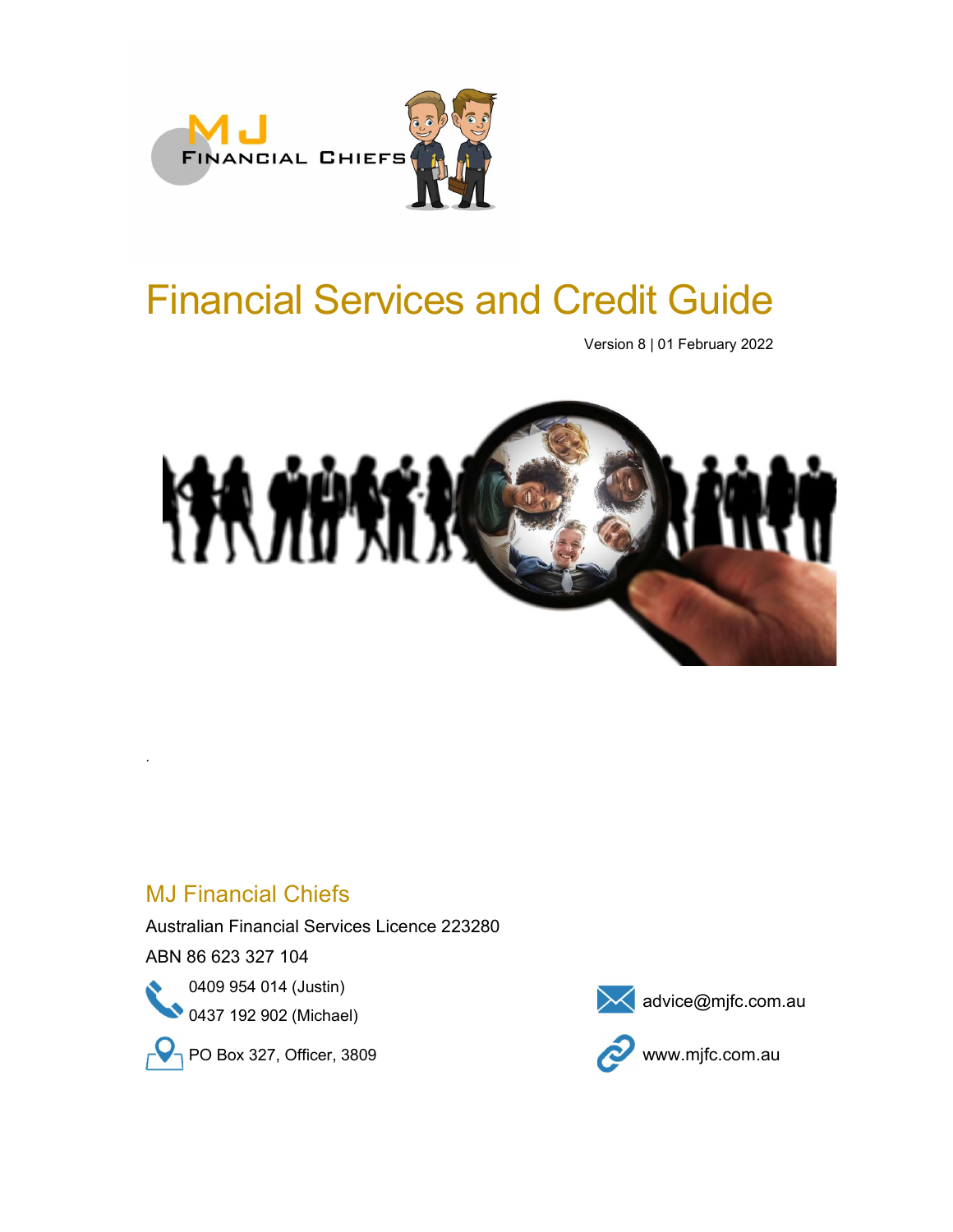# The purpose of our Financial Services and Credit Guide

This Financial Services and Credit Guide (FSCG) is intended to inform you of certain basic matters relating to our relationship prior to us providing you with a financial service. The matters covered by the FSCG include, who we are, how we can be contacted, what services we are authorised to provide to you, how we (and any other relevant parties) are remunerated, details of any potential conflicts of interest, how we manage your private information and details of our internal and external dispute resolution procedures and how you can access them.

It is intended that this FSCG should assist you in determining whether to use any of the services described.

### Documents you may receive

We will provide you with a number of documents as you progress through our financial planning process to capture each stage of your advice journey. We may provide these documents to you electronically to your nominated email address, unless otherwise agreed.

When we provide personal advice, it will normally be documented and provided to you in a Statement of Advice (SoA), known as a financial plan. The financial plan contains a summary of your goals and the strategies and any financial products we may recommend to achieve your goals. It also provides you with detailed information about product costs and the fees and other benefits we and others will receive, as a result of the advice we have provided.

If we provide further personal advice a financial plan may not be required. We will keep a record of any further personal advice we provide you for seven years. You may request a copy of such records by contacting our office during that period.

When we provide credit advice we will conduct a preliminary assessment to determine the suitability of a particular product. This is normally documented and provided to you in a record of debt advice or a Credit Proposal. We will retain a record of the debt advice or Credit Proposal which you may request by contacting our office within seven years of the assessment. We will only provide recommendations to apply for a particular credit contract with a certain lender or increase the credit limit of a particular credit contract where the contract meets your needs and objectives and is not unsuitable to your circumstances.

If we recommend or arrange a financial product for you, we will provide a product disclosure statement (PDS) or investor directed portfolio service (IDPS) guide where relevant. These documents contain the key features of the recommended product, such as its benefits and risks as well as the costs you will pay the product provider to professionally manage that product.

You should read any warnings contained in your advice document, the PDS or IDPS guide carefully before making any decision relating to a financial strategy or product.

### Not Independent

MJ Financial Chiefs may receive commissions associated with the issue of life insurance products.

We or an associated entity have an interest in / issue and distribute financial products.

We may receive benefits from product issuers.

For these reasons, we do not represent ourselves as independent, impartial or unbiased.

Please refer to the 'How we are paid' section for more information.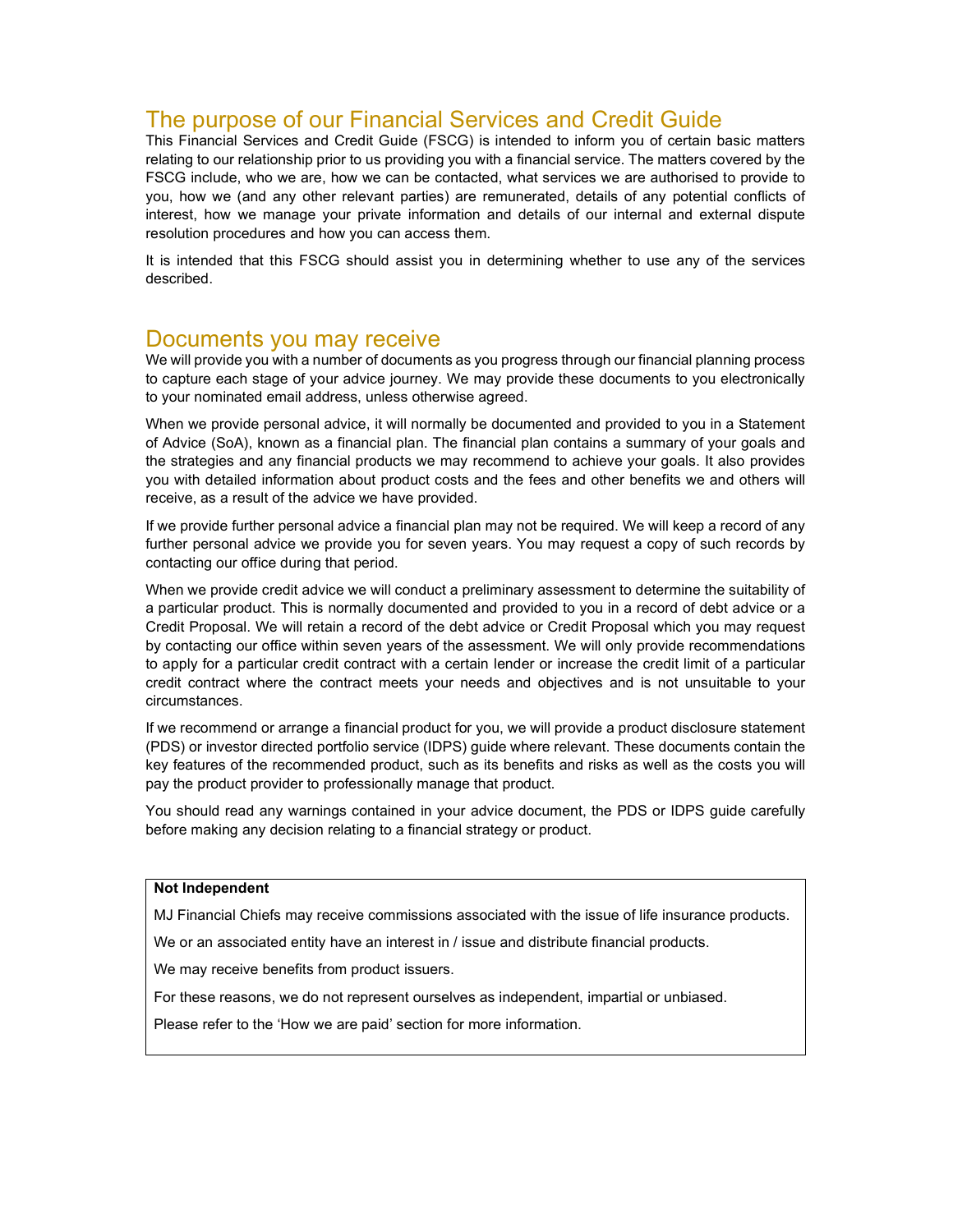# About MJ Financial Chiefs

MJ Financial Chiefs was established by Michael and Justin as a way to help friends, family and the extended community to reach their financial and lifestyle goals.

Financial planning is not just for the wealthy, it is for anyone that wishes to take charge of their financial situation. We are here to guide you through your financial future no matter what life throws up at you. We understand that in your life you are likely to experience any number of the following situations of becoming pregnant, taking on a mortgage, paying a child school fees, or meeting unexpected medical expenses. Working with a qualified financial planner will help you navigate these experiences with confidence and peace of mind.

### Summary of the business

| <b>Name</b>                         | MJ Financial Chiefs Pty Ltd trading as MJ Financial Chiefs |
|-------------------------------------|------------------------------------------------------------|
| <b>Australian Business Number</b>   | 86 623 327 104                                             |
| <b>Australian Company Number</b>    | 623 327 104                                                |
| <b>Credit Representative Number</b> | 505694                                                     |

### Our contact details

| <b>Mail address</b> | P.O Box 327 Officer, Vic, 3809 |
|---------------------|--------------------------------|
| <b>Phone</b>        | 0437 192 902                   |
| E-mail              | advice@mjfc.com.au             |
| <b>Website</b>      | www.mjfc.com.au                |

# **Privacy**

We will need to find out your individual objectives, financial situation and needs before we recommend any financial product to you. You have the right not to divulge this information to us, if you do not wish to do so. In that case, we are required to warn you about the possible consequences of us not having your full personal information. You should read the warnings carefully.

We keep a record of the personal information, which may include details of your investment objectives, financial situation and particular needs, you provide to us. On your request, we can provide you with a copy of your personal information and advice documents, which we keep on record for no less than 7 years. Please note that a fee for this service may apply.

We are committed to implementing and promoting a Privacy Policy which will ensure the privacy and security of your personal information. A copy of our Privacy Policy can be found on our website at www.mjfc.com.au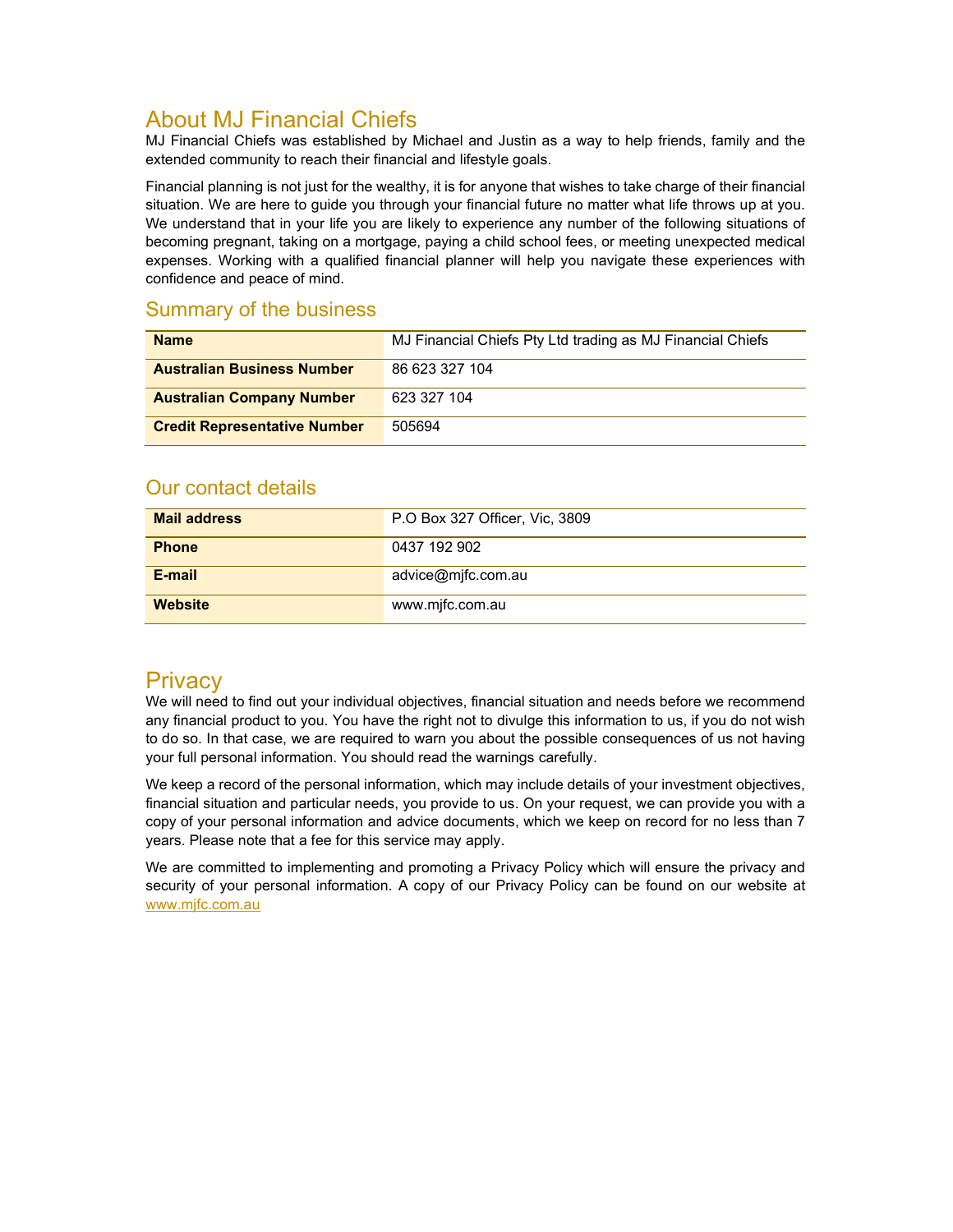# Our advice and services

We can provide you with personal and general advice about specific services and financial products listed below. We can also arrange for financial products to be issued without advice from us.

Individual advisers within our practice may not be qualified to provide advice in all of the services and products noted below. Their individual profile guides will note any limitations to the advice they are qualified to provide. At all times we will ensure the appropriate adviser is available to you to provide advice consistent with your goals.

The following table sets out the areas of advice we can help you with as well as the products and services we can arrange. Any additional advice or services we can offer you, or limitations to the list below, will be outlined in Our Financial Advisers and Credit Advisers on page 9.

We can help you with the following:

- Retirement planning strategies
- Investment planning strategies
- **Self-Managed Superannuation Advice**
- Consequences in relation to tax (financial) advice
- Superannuation strategies
- Savings strategies
- Personal insurance services
- Salary packaging
- Social security advice
- Aged Care
- Budget and Cashflow management

We are licenced to provide financial product advice and deal in the following financial products:

- Deposit and payment products, including basic deposit products, deposit products other than basic deposit products and non-cash payment products
- Debentures, stocks or bonds issued or proposed to be issued by a government
- Risk insurance products, including life, trauma, income protection and total and permanent disability insurance
- **Securities**
- Superannuation including retirement savings accounts
- Retirement income streams, including pensions and annuities
- Managed investments
- Loans including mortgages and personal loans, reverse mortgages and deposit bonds

Securinvest maintains an approved products and services list, which includes a diversified selection of approved Australian and International fund managers. These have been researched by external research houses as well as our in-house research team. Securinvest periodically reviews these products to ensure that they remain competitive with similar products that address similar client needs and objectives. Generally, we recommend products that are on the approved products and services list. However, if appropriate for your needs, we may, subject to Securinvest's approval, recommend other products.

A copy of the approved products and services list can be supplied to you upon request.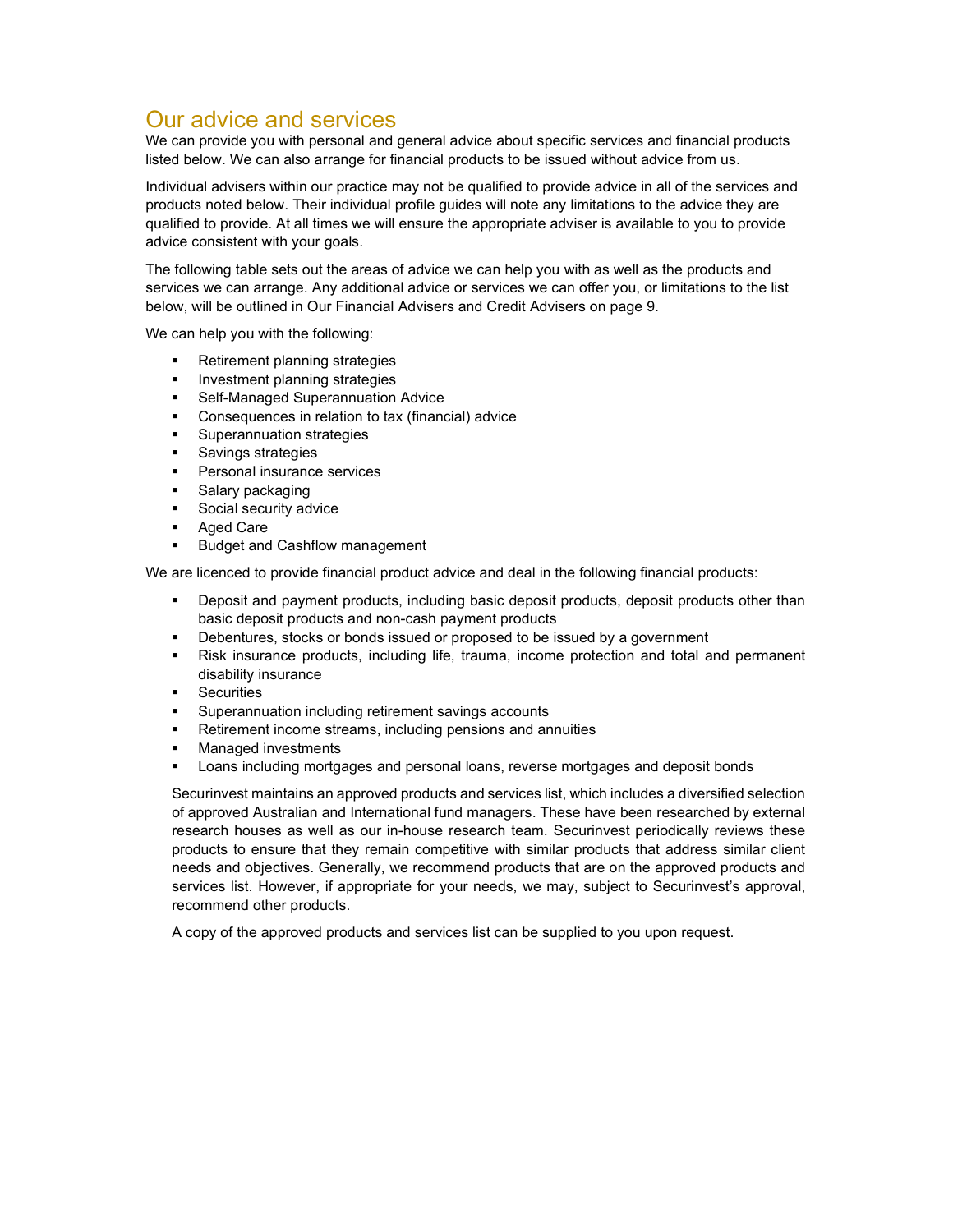The lenders whose products are most commonly recommended by Accredited Mortgage Consultants authorised by AFG are:

| <b>ING Direct</b>     | AFG Home Loans                 |
|-----------------------|--------------------------------|
| <b>ANZ</b>            | <b>Commonwealth Bank</b>       |
| St. George Group      | Bankwest                       |
| <b>Macquarie Bank</b> | <b>National Australia Bank</b> |

### Tax implications of our advice

Under the Tax Agent Services Act 2009, MJ Financial Chiefs is authorised by the Tax Practitioners Board to provide tax (financial) advice services on matters that are directly related to the nature of the financial planning advice provided to you. We will not consider any other tax matters in our advice to you. Where tax implications are discussed they are incidental to our recommendations and only included as an illustration to help you decide whether to implement our advice.

# Transaction services

If you do not require advice, we can also arrange for you to apply for limited types of financial products where we can take your instructions and arrange for the transaction to be completed, without providing personal advice. If you wish to proceed without our advice, we will ask you to confirm your instructions, which we will document in writing. You can ask us for a copy of this documentation at any time.

# Your relationship with us and using our services

You can contact us directly with any instructions relating to your financial products. This includes giving us instructions by telephone, mail or email. We can only accept your instructions via email once you have signed an authority form.

We will work with you to agree what advice and services we will provide and when and how often we will provide them.

Where you agree to ongoing advice and services, the details will be documented and provided to you in a service agreement. This includes the frequency of contact between us, service standards that may apply, any ongoing fee arrangements and how the service can be terminated.

If at any time you wish to terminate your relationship with us, please contact us using the details shown in this guide.

# Providing information to us

It is important that we understand your circumstances and goals, so that we can provide you with appropriate advice and services. You have the right not to provide us with any personal information. Should you choose to withhold information, or if information you provide is incomplete or inaccurate the advice or services we provide you may not be appropriate for you. It is also important that you keep us up to date by informing us of any changes to your circumstances, so we are able to determine if our advice continues to be appropriate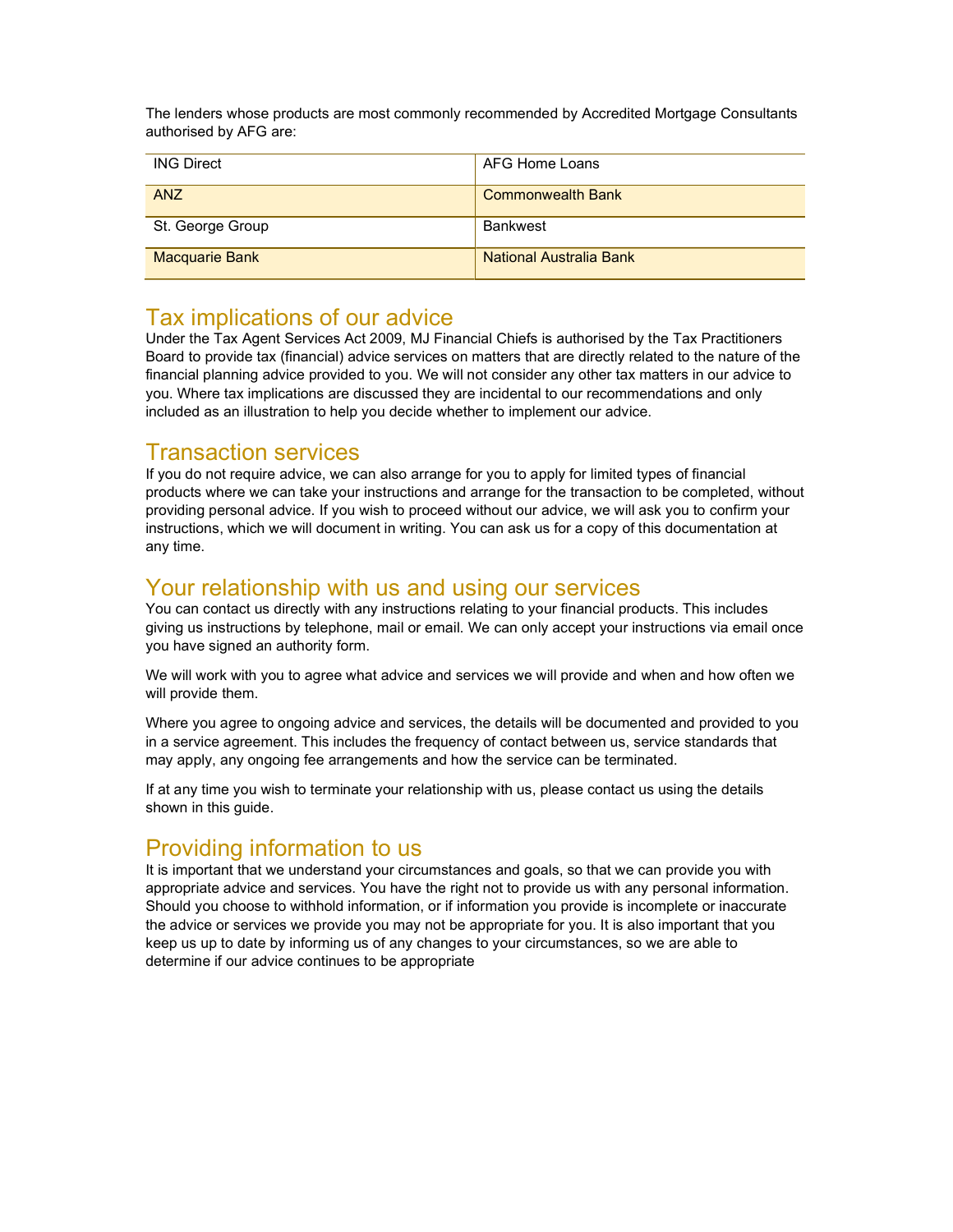# How we are paid

The fees charged for our advice and services may be based on a combination of:

- A set dollar amount; or
- A percentage based fee.

Our agreed advice and service fees may include charges for:

- Initial advice; and
- Ongoing advice.

Please note that for services in relation to insurance, banking deposit products, some loan products and older investment products, commissions may be paid by the product provider as follows:

- Initial commission a percentage of the value of your investment contributions, loan balance or insurance premiums; and
- Ongoing commission a percentage of the value of your investment balance, outstanding loan amount or premiums, usually calculated at the end of each month in which you hold the investment or loan, or on renewal of insurance products.

### Risk Insurance

For Risk Insurance cover placed after 1 January 2020, depending on the product provider, we may receive a commission up to 66% (Inc. GST) of the annual premium up-front and each following year a trailing commission up to 22% of the annual premium.

### Product Arrangement

Many of the platform providers or insurance companies that we use and recommend are either listed on the ASX (Australian Stock Exchange) or their parent company is listed on the ASX. There is a chance that by recommending a particular product to you, we are recommending a product that we may have a shareholding in either directly or indirectly (ie via a Managed Fund). It is extremely unlikely that our advisers with such shareholdings would benefit directly from any investment made by you, however it will be disclosed to you prior to you deciding to proceed with advice given by your adviser.

### Payment methods

We offer you the following payment options for payment of our advice fees:

- BPAY, direct debit (savings), credit card or cheque; and
- Deduction from your investment.

All fees and commissions will be paid directly to Securinvest as the licensee. They retain a percentage (as a licensee fee) to cover their costs and the balance is passed on to us. The percentage is determined annually, based on a number of factors, including our business revenue for the prior year.

For details of our service fees, please refer to Schedule of fees on page 11.

# Other costs

Where other costs are incurred in the process of providing our advice and services to you, you will be liable for these costs. However, we will agree all additional costs with you prior to incurring them.

# Other benefits we may receive

We may receive other than those explained above. These are not additional costs to you. These benefits may be monetary or things like training, events or incentives we are eligible for. In addition to the payments we may receive for our advice and services, we may receive other support services from the licensee. We may also be eligible to receive financial and training assistance, prizes and awards or events in recognition of financial planning excellence and innovation, and business performance. These benefits are paid at the licensee's discretion and the amounts are set by the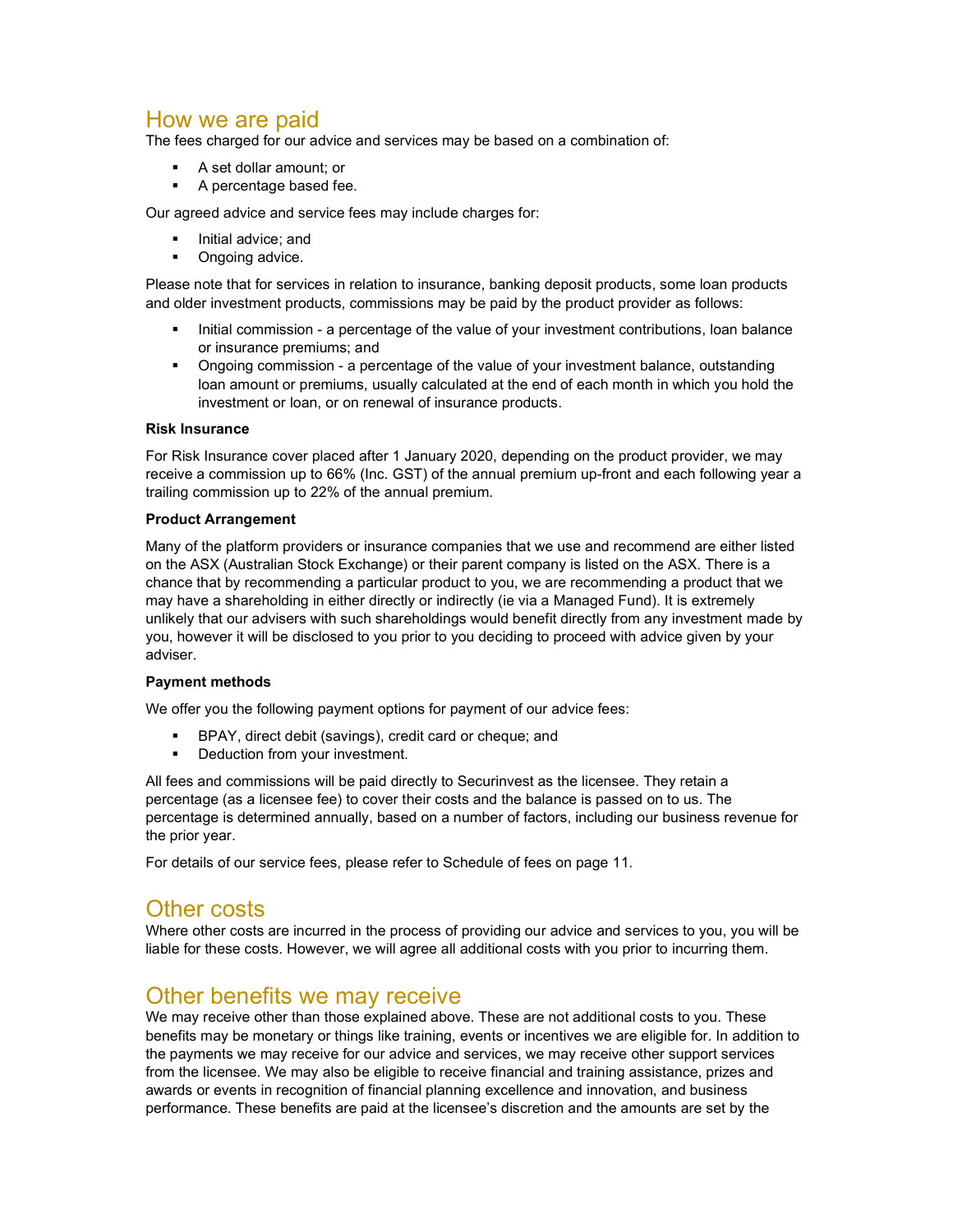licensee from time to time (usually on an annual basis). We may also participate in business lunches or receive corporate promotional merchandise tickets to sporting or cultural events and other similar items.

# Our relationships

Should you be referred to your Adviser by a third party, (e.g. an Accountant), the third party may receive a fee, commission or other benefit for the referral. This fee comes out of the fees received by MJ Financial Chiefs and does not represent an additional cost to you. You will receive more detailed information concerning any referral fee or commission in your Statement of Advice.

MJ Financial Chiefs acts as an Authorised Representative of Securinvest Financial Planners Pty Ltd (Securinvest).

Any advice given to you by MJ Financial Chiefs will be provided by a qualified person who is also an authorised representative of Securinvest.

# About Securinvest Financial Planners

Securinvest is a privately owned financial planning business and has a network of qualified and experienced advisers working in established financial planning and accounting practices in Victoria, New South Wales and Queensland.

Securinvest was issued Australian Financial Services Licence on 223280 on 3<sup>rd</sup> December 2002.

It is important that you have confidence in your financial wellbeing and in your financial arrangements. Securinvest will give you that confidence, drawing on the expertise of professional advisers.

Securinvest Financial Planners is a Principal Member of the Financial Planning Association of Australia (FPA) and must comply with FPA's Code of Ethics and Rules of Professional Conduct.

Your adviser is an authorised representative of Securinvest and Securinvest is responsible for their advice. All authorised representatives have been assessed as having the competencies, knowledge and skills to deliver quality financial services and advice to clients.

# Australian Finance Group (AFG)

AFG is an aggregator and it acts as a gateway or interface between mortgage brokers and lenders by providing an IT platform through which brokers submit loan applications and deal with lenders as well as providing some other ancillary services. Lenders may offer incentives that are paid directly to the Accredited Mortgage Consultant. These may include indirect benefits for example business lunches, tickets to sporting or cultural events, corporate promotional merchandise and other minor benefits. Accredited Mortgage Consultants may be invited to attend the AFG National Conference. This is an annual event which offers Accredited Mortgage Consultants the opportunity for professional development and to hear industry updates and educational presentations by AFG and lender sponsors. AFG subsidises some costs of attendance, which may include meals and accommodation. The value will depend upon a range of factors, including the nature of the courses and events planned. Any benefits that we may receive that are related to a loan recommended to you which is regulated by the National Consumer Credit Protection Act, will be disclosed in our advice to you prior to application.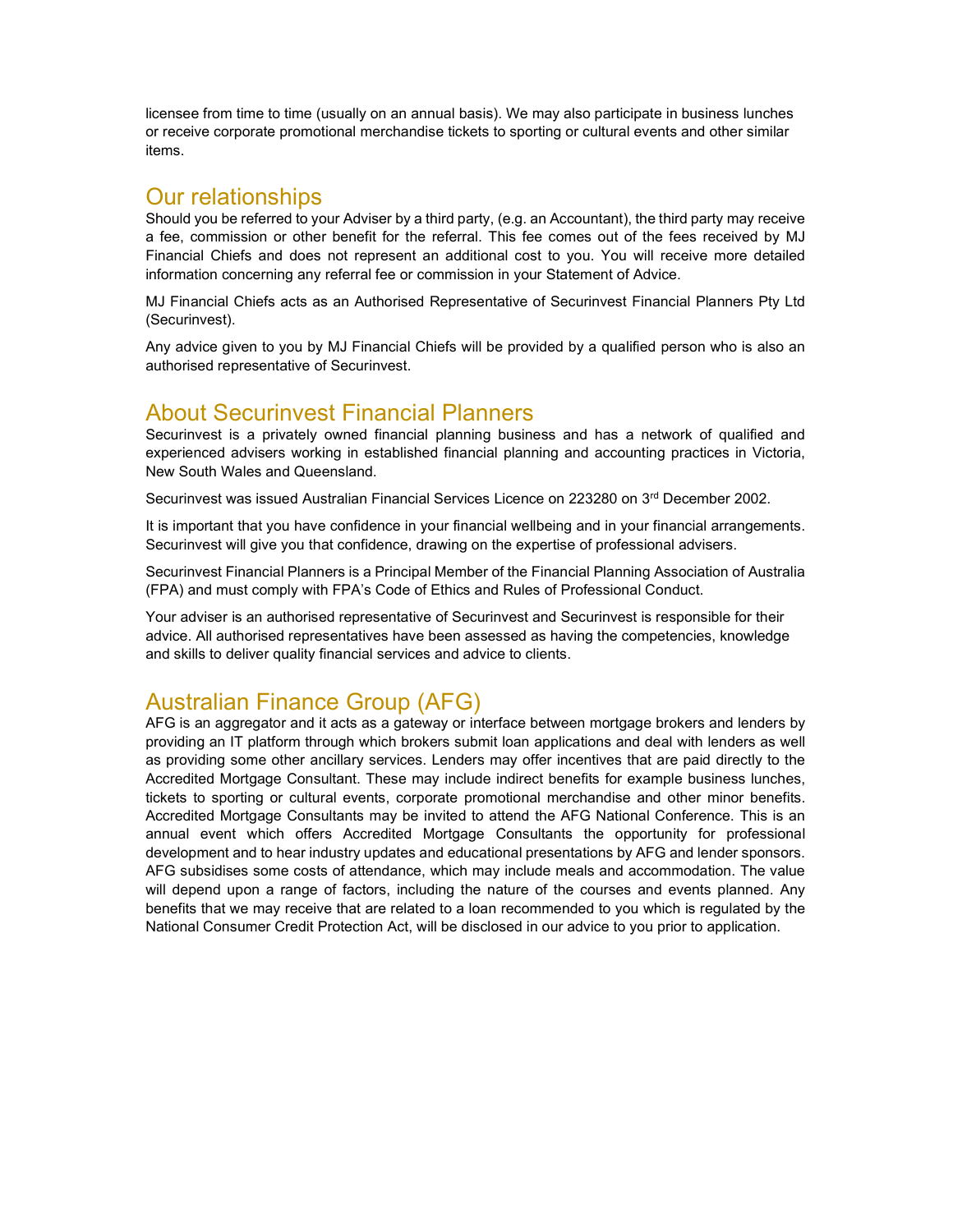# If you have a complaint

We are committed to providing quality advice to you. This commitment extends to providing accessible complaint resolution mechanisms for you.

If you have any complaint about the service provided to you, you should take the following steps.

- 1. Contact the Professional Standards Manager to discuss your complaint: Phone: 037 192 902 e-mail: advice@mjfc.com.au Mail: Attention MJ Financial Chiefs Professional Standards Manager PO Box 327, Officer Vic 3809
- 2. We will acknowledge receipt of a complaint within 1 business day. Where this is not possible, acknowledgement will be made as soon as practicable.
- 3. We will then investigate the complaint and respond to you within 30 days. Some complex matters may require an extension to thoroughly investigate the complaint and bring it to resolution. If additional time is required, we will advise you in writing.
- 4. If you are not fully satisfied with our response, you have the right to lodge a complaint with the Australian Financial Complaints Authority (AFCA). AFCA provides fair and independent financial services complaint resolution that is free to consumers.
- 5. If your initial complaint is not satisfactorily resolved, please contact the Securinvest Professional Standards Manager or put your complaint in writing and send it to us at the address below. We will try and resolve your complaint fairly and within 45 days.

Professional Standards Manager Securinvest Financial Planners a: Suite 1, Level 4/31 Dalmore Dr, SCORESBY VIC 3179 p: (03) 9574 8300

6. If the complaint can't be addressed to your satisfaction, we are a member of the Australian Financial Dispute Complaints Authority and you can raise your concerns with them through the contact details below:

### Australian Financial Complaints Authority

a: Australian Financial Complaints Authority GPO Box 3, Melbourne VIC 3001

**p:** 1800 931 678 **e:** info@afca.org.au

w: www.afca.org.au

These services provided to you are free of charge.

If your concerns involve ethical conduct you may wish to consider raising your concerns in writing with the Financial Planning Association of Australia Limited (FPA). They can be contacted at PO Box 109, Collins Street West, Melbourne, Victoria 8007. You may also contact the Australian Securities & Investments Commission (ASIC) on 1300 300 630 (free call info line) to make a complaint and obtain information about your rights.

# Professional indemnity insurance

We hold Professional Indemnity Insurance cover for the activities conducted under our AFS license. The limit of indemnity is \$5,000,000 for any one claim and \$10,000,000 in the aggregate for all claims arising out of our AFS license activities. The insurance also covers claims made in relation to the conduct of authorised representatives, representatives and employees of the Licensee who no longer work for the Licensee (but who did at the time of the relevant conduct). We believe that our Professional Indemnity Insurance cover satisfies the requirements of s. 912B of the Corporations Act 2001.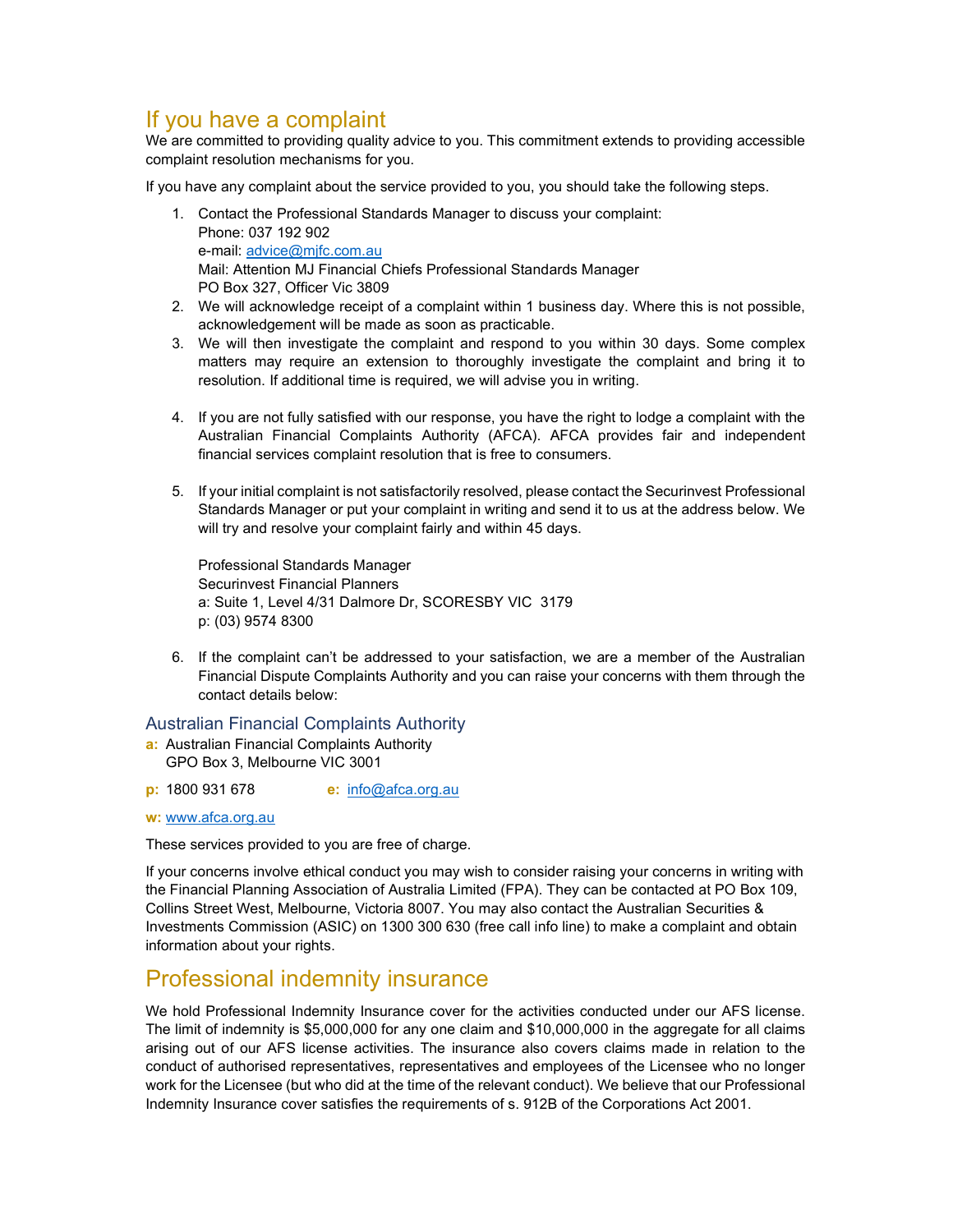# Our Financial Advisers and Credit Advisers

### About Michael Wallace CFP®

| <b>Phone</b>                                      | 0437 192 902        |  |
|---------------------------------------------------|---------------------|--|
| E-mail                                            | michael@mjfc.com.au |  |
| <b>Authorised Representative</b><br><b>Number</b> | 1267421             |  |
| <b>Authorised Credit Number</b>                   | 505952              |  |



### **Qualifications**

Certified Financial Planner CFP®

Bachelor of Commerce (Accounting and Finance)

Advanced Diploma of Financial Planning

Diploma of Finance and Mortgage Broking Management

Certificate IV in Mortgage Broking

### Professional Memberships

FBAA – Finance Brokers Association of Australia

FPA – Financial Planning Australia

### The advice and services I can provide

I am authorised to provide the services listed in the Our advice and services section of this guide, except for the following:

**Margin Lending** 

Should you require advice and services that extend beyond my authority I can refer you to a suitably qualified adviser. I am also a Credit Representative of AFG and am authorised to provide credit advice regarding how to structure debt, suitability of existing loan structures and repayment options.

### How I am paid

I receive the following from our practice:

- Salary
- **Equity in the practice**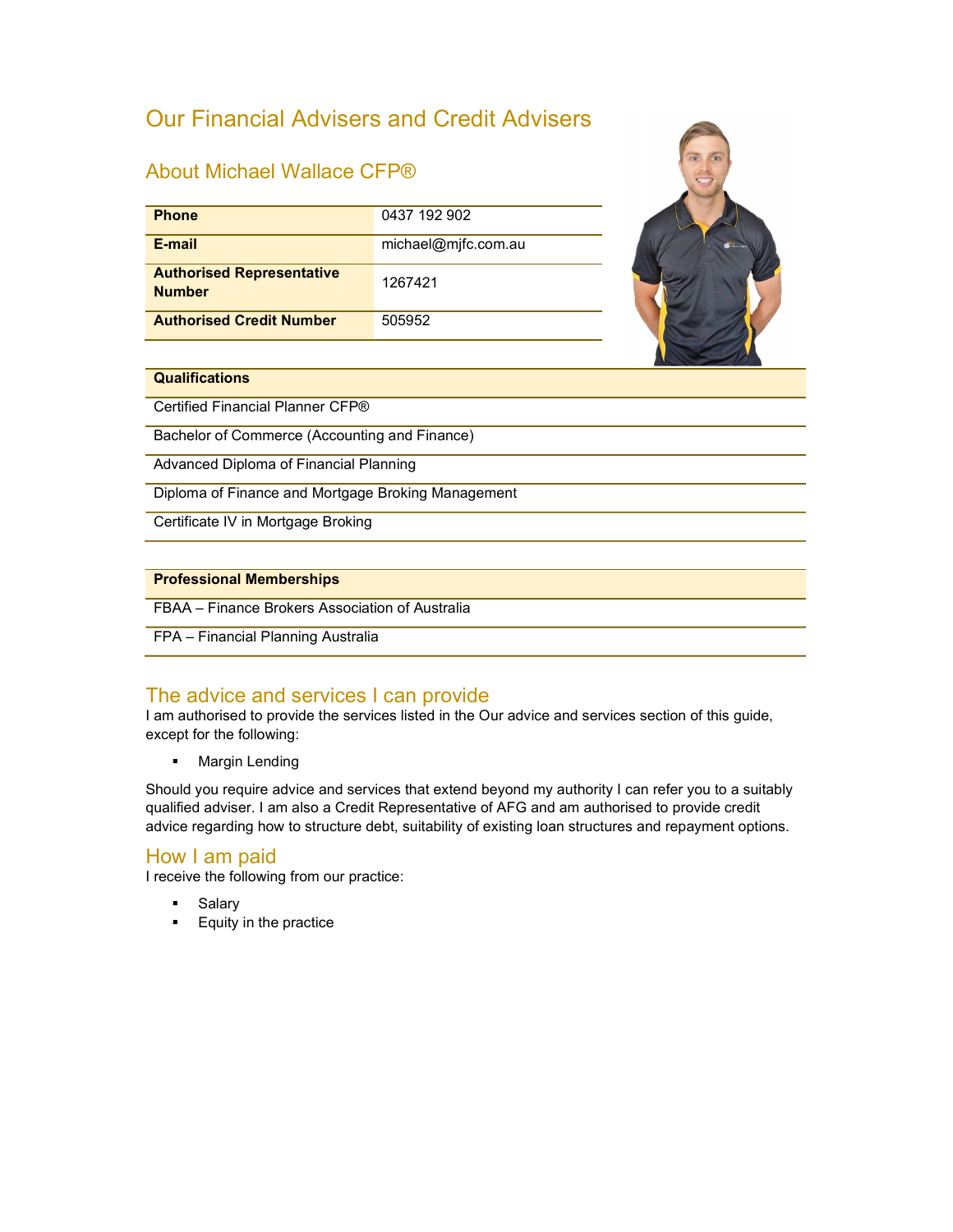# About Justin Smaluch CFP®

| <b>Phone</b>                                      | 0409 954 014       |  |
|---------------------------------------------------|--------------------|--|
| E-mail                                            | Justin@mjfc.com.au |  |
| <b>Authorised Representative</b><br><b>Number</b> | 1261429            |  |
| <b>Authorised Credit Number</b>                   | 505695             |  |
|                                                   |                    |  |

**Marine Street** 

### **Qualifications**

Certified Financial Planner CFP®

Bachelor of Commerce (Entrepreneurship and Innovation)

Advanced Diploma of Financial Planning

Diploma of Finance and Mortgage Broking Management

Certificate IV in Mortgage Broking

### Professional Memberships

FBAA – Finance Brokers Association of Australia

### FPA – Financial Planning Australia

### The advice and services I can provide

I am authorised to provide the services listed in the Our advice and services section of this guide, except for the following:

**Margin Lending** 

Should you require advice and services that extend beyond my authority I can refer you to a suitably qualified adviser. I am also a Credit Representative of AFG and am authorised to provide credit advice regarding how to structure debt, suitability of existing loan structures and repayment options.

### How I am paid

I receive the following from our practice:

- Salary
- **Equity in the practice**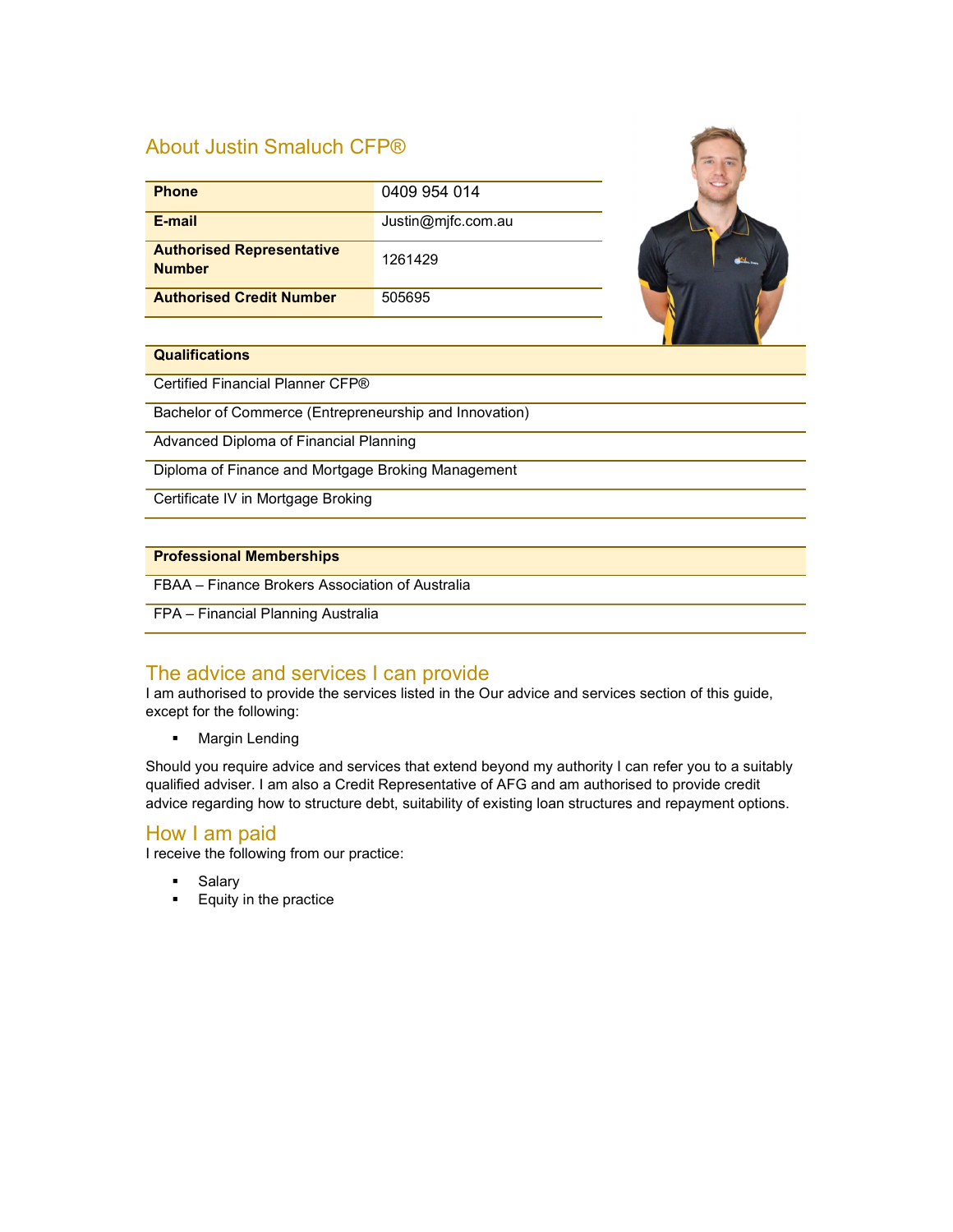# Schedule of fees

These prices should be used as a guide only. We will discuss your individual needs and agree our fees with you. The actual agreed fees will depend on factors such as the complexity of your circumstances and goals and the scope of the advice.

Note ongoing fees will increase with CPI each year.

### Initial service fees

These are fees paid when you have agreed to receive our advice:

| <b>Initial Service</b>                                                                                                                                                                                                                                                                                                       | Fee amount            |
|------------------------------------------------------------------------------------------------------------------------------------------------------------------------------------------------------------------------------------------------------------------------------------------------------------------------------|-----------------------|
| <b>Foundational advice:</b><br>Opening a superannuation fund<br>Consolidation of up to 3 superannuation funds<br>п<br><b>Personal insurance</b><br>Budget and cash flow management                                                                                                                                           | Starting from \$2,200 |
| Intermediate advice:<br>Detailed investment / superannuation strategies<br>Debt management strategies<br>Detailed insurance analysis<br>٠<br><b>Retirement Projections and Structuring</b><br>٠<br>Detailed future cash flow/ superannuation modelling<br>Restructure investments/ insurances or beneficiaries               | Starting from \$3,300 |
| <b>Complex advice:</b><br><b>Retirement Planning</b><br>Setting up a pension account/ transition to retirement strategy<br>Strategic tailored portfolio construction<br>Comprehensive retirement planning including a retirement gap<br>analysis or annuity<br>Insurance claims<br><b>Maximising Centrelink entitlements</b> | Starting from \$4,400 |
| <b>SMSF advice:</b><br>Self-Managed Superfund advice                                                                                                                                                                                                                                                                         | Starting from \$5,500 |

- Inclusive of the above two advice packages